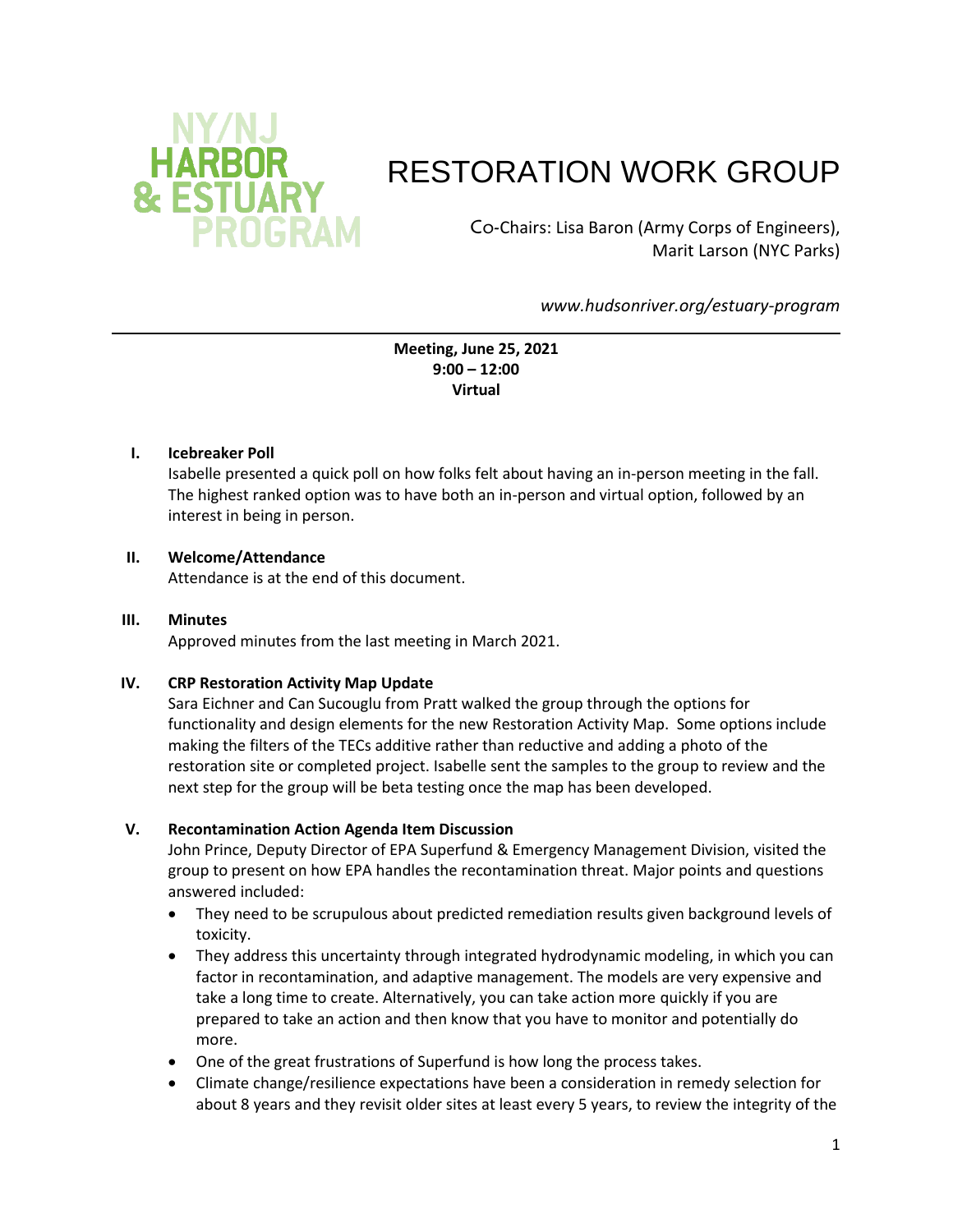older remedies considering sea level rise, more frequent tidal inundation, more frequent and more intense storm events, etc.

- They have data for the Hudson remediation that could potentially show recontamination since 2015.
- You need to consider the source of the contamination, is it upland or in the sediments. Contaminated sediments lead to recontamination with every tide, as with the Hudson Superfund site.

### **VI. Tributary Connections Subcommittee**

The co-chairs of the newly reinstated Tributary Connections Subcommittee are Megan Lung (NYSDEC) and Laura Wildman (Biohabitats). They reported on the first meeting and intentions for the group; the group will try to determine one or two actionable items that they will pursue at a time in addition to a focus on communication, education and sharing of best practices. The subcommittee will regularly report back to the RWG.

### **VII. HRF Shallows Workshop**

Jim Lodge presented HRF's plan to hold a workshop this fall that would both help HRF in our strategic planning process and be a resource to restoration practitioners and planners by focusing on research needs and gaps in our understanding. The discussion would focus specifically on shallow water enhancements and be grouped by habitat type: soft sediments, rock and artificial structures, shellfish beds, and SAV and macroalgal beds. Jim requested suggestions or people that may make good panelists.

#### **VIII. Managed Retreat Conference**

The group was given the opportunity to share what they learned at the Columbia Managed Retreat Conference in preparation for our next meeting where we will address the restoration of buyout properties. The conference did not focus much about environmental science and wetland migration. Many case studies were presented on different strategies to pull back from the coasts and folks were curious on what strategies NYC planning has considered. The conference was recoded so there are probably many sessions that we could review in preparation for our next meeting.

Judy Weis notes that the draft waterfront management plan for NYC contains little to nothing about managed retreat.

#### **IX. RWG Member Updates**

NOAA

- Carl is still working on unsettled natural resources damage cases for Newtown Creek, Piles Creek, lower Passaic and Raritan Bay slag.
- They are making progress on determining what restoration techniques can take place in tight spaces like the NYC canals. There may be an opportunity to soften shorelines within Newtown Creek (as opposed to the remedy for Gowanus).
- The Cornell Dublier damages fund still has 28 million dollars to spend on the 11 restoration projects identified, notably some important fish passage projects in the Raritan watershed. The projects are in review with USFWS.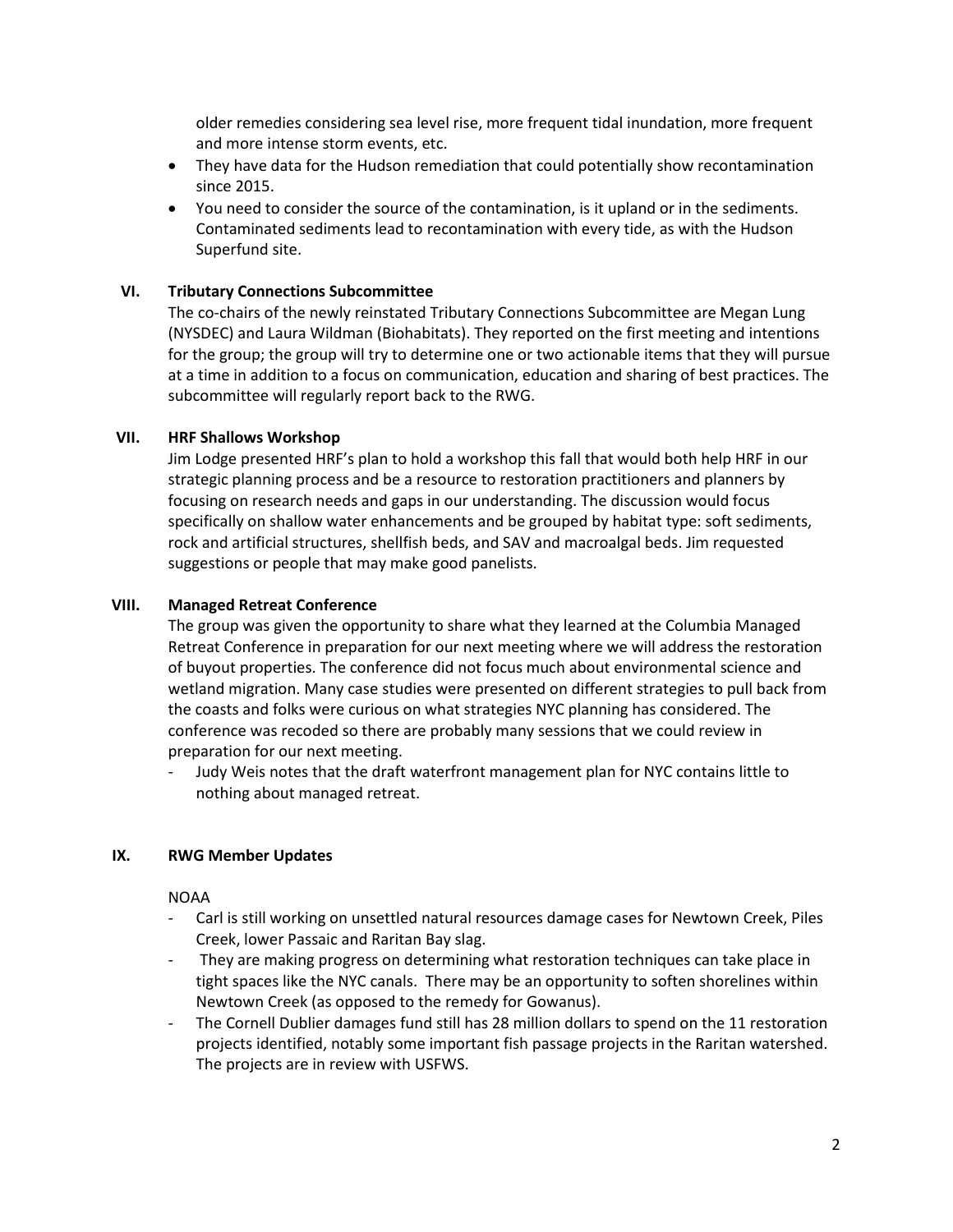## USACE

- The District is working with NYC Parks on the design for Spring Creek North with construction planned in late 2022.
- Spring Creek South/Howard Beach Multi-Purpose Feasibility Study did get into the President's Proposed FY 2022 budget in March for \$500,000. The District will conduct the feasibility study with NYSDEC and NPS to evaluate solutions for both restoration and coastal storm risk management.

## BOP

BOP has put in a million oysters at the pilings on Pier 88 and are preparing 18 million for deployment on gabions and reef balls for HRPT. They are waiting for permits for three other restorations.

## NJDEP

They had to pause the Liberty State Park design process to reconsider active recreation area. A compromise was recently reached with the wetland areas intact as designed and 50 acres added for active recreation. They hope to be back on track towards a 60% design by spring 2022 and construction by summer 2023.

## NJSEA

- They are working on a Meadowlands breeding bird atlas, which they will use to guide restoration to protect this species, in particular grasslands on former landfills.
- They are collaborating with the Meadowlands Environmental Research Institute (MERI) at Rutgers to form the Environmental Research and Restoration Department.

# NYC Parks

- Had a call with Congressman Steve Englebright (Long Island) who, at their recommendation, did not advance a FW wetland bill, due to some reductions in buffer protections for smaller wetlands. He wants to get a more comprehensive bill through the House. However, trusted partners Riverkeeper, Sierra Club etc., supported the bill, so we will be learning what the NY Senate process was to learn what is possible to get passed.
- On-going oil spill/contamination remediation is happening at Mariners Marsh, where thousands of gallons of fuel was flushed into the Park after the fire. Will be pursuing long process of trying to account for the natural resources damages.

# STAC

- Judy announced that the manuscript that was written as part of the NJ wetland resilience advisory group has been accepted for publication.
- She does not recommend the use of Scholar One for the submission of journal articles.

# TNC

Bill Shadel worked on project SOAR to collect 4,000 unused oysters from restaurants to use in restoration on Baykeeper's Earle reef[. https://www.nature.org/en-us/what-we-do/our](https://www.nature.org/en-us/what-we-do/our-priorities/provide-food-and-water-sustainably/food-and-water-stories/oyster-covid-relief-restoration/)[priorities/provide-food-and-water-sustainably/food-and-water-stories/oyster-covid-relief](https://www.nature.org/en-us/what-we-do/our-priorities/provide-food-and-water-sustainably/food-and-water-stories/oyster-covid-relief-restoration/)[restoration/](https://www.nature.org/en-us/what-we-do/our-priorities/provide-food-and-water-sustainably/food-and-water-stories/oyster-covid-relief-restoration/)